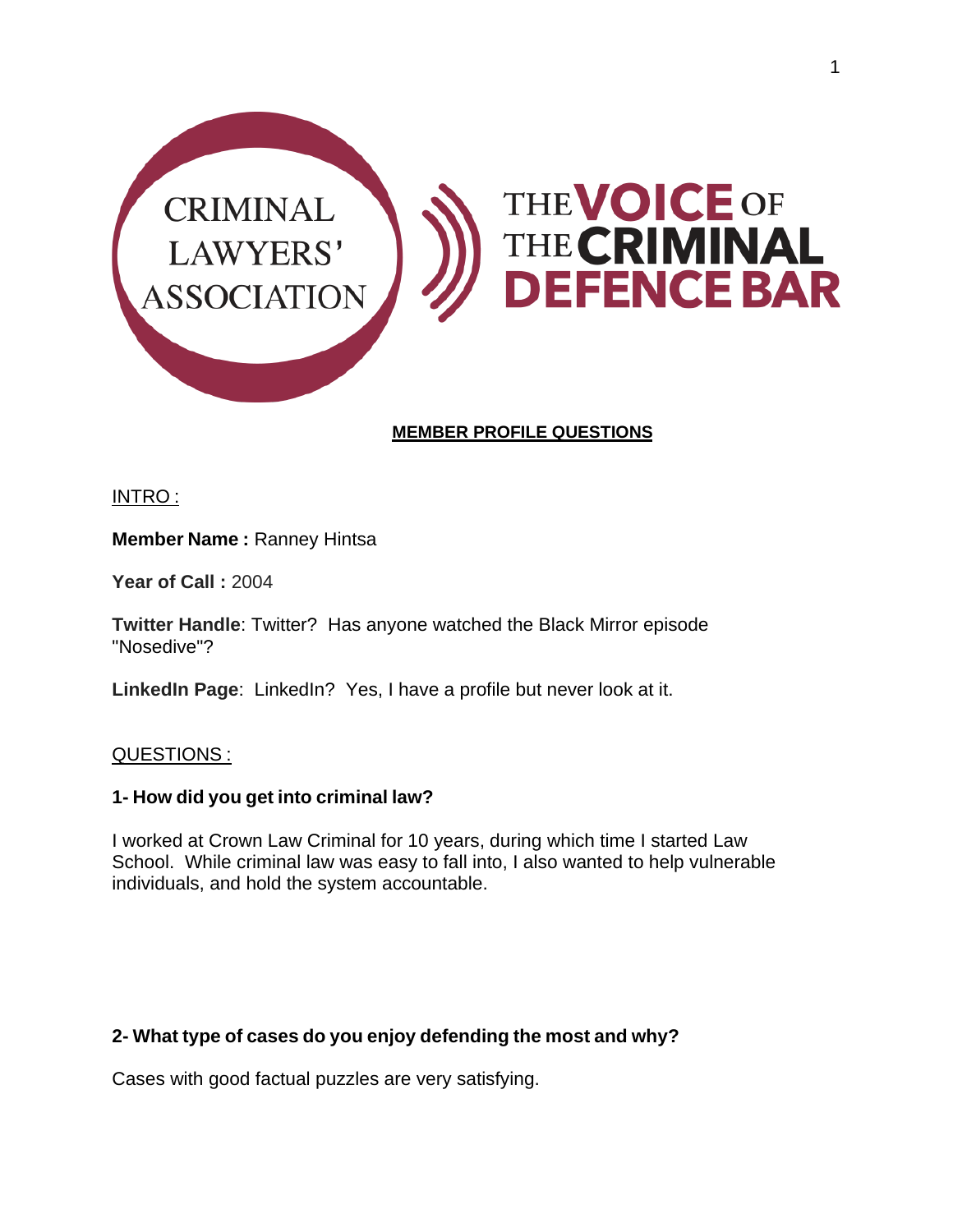#### **3- How did the practice of criminal law change you?**

I feel I have more confidence than I did when I was younger.

#### **4- If there is one thing only you would like to see change in criminal law, what**

#### **would it be?**

Jailing people because of addiction.

#### **5- How do you deal with bad work days?**

Should I give the real response?

#### **6- What do you think of Zoom court?**

Horrible. It excludes homeless and poor people who do not have the resources to zoom in, and then they get unendorsed bench warrants, are put on a bail order, and then the Crown inevitably wants a plea to a FTA. Zoom makes it impossible to organize your practice properly, since you cannot meet your clients in one place at one time, or even know how your day is shaped from day to day, because you don't get your "time" for many courts until very late the day before, or the morning of, the appearance. Zoom eliminates the human immediacy of the trial, plea, etc., and has virtually eliminated the solemnity of the courtroom. I have plenty more to say on the topic, but will stop here. Don't get me started on how bad the electronic disclosure Hub is, and how it is passing on the cost of disclosure to the defence.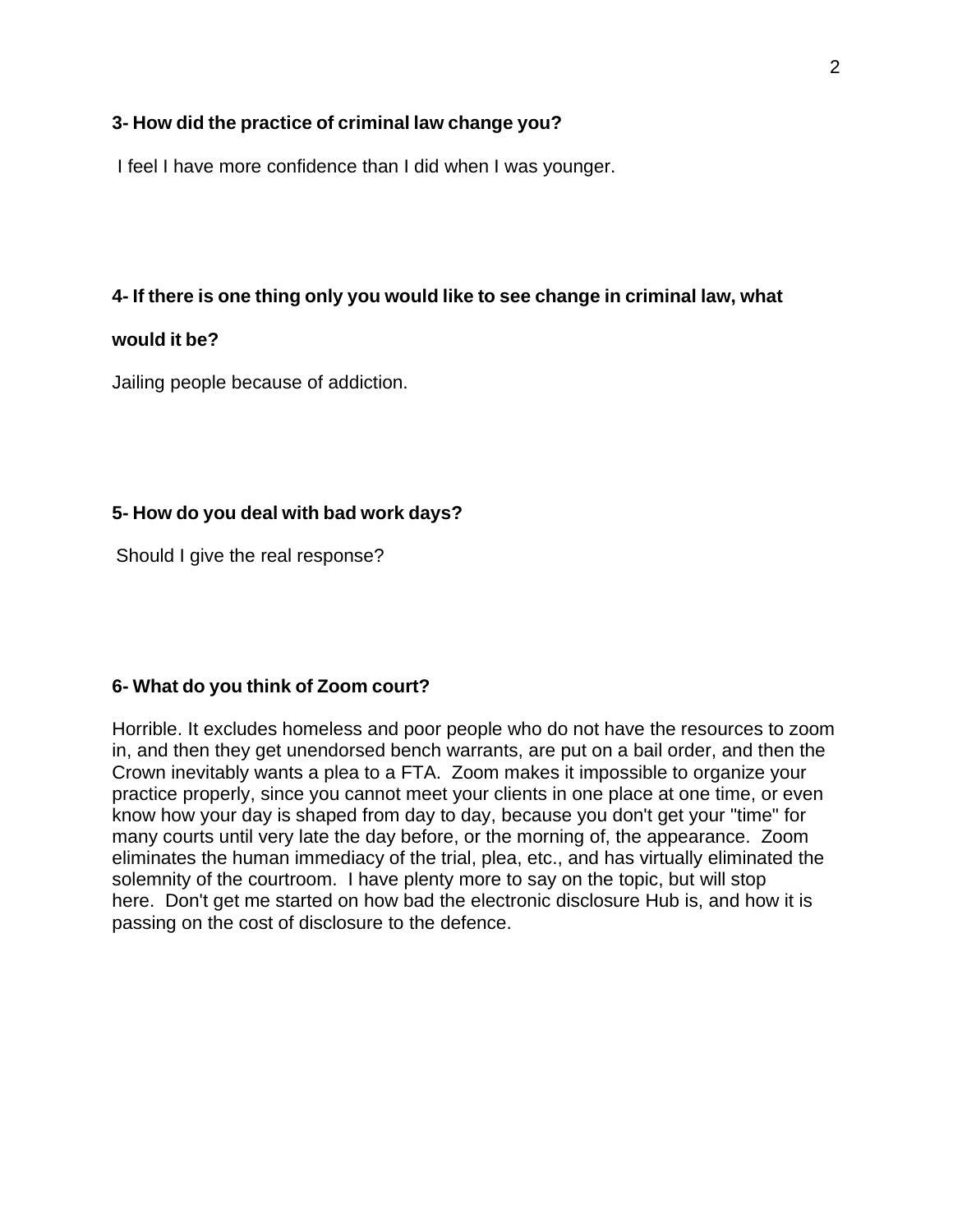# **7- Any embarrassing court story you're willing to share?**

I once forgot to change into my shoes, and wore my Crocs to court.

# **8- Who is your role model/inspiration in criminal law?**

David Finley and James Stewart from Crown Law Criminal. My first mentors, very smart guys, and absolute team players. Ulrike Zobel would likely second this comment.

## **9- What's your favourite song?**

So many to pick! I'll go with *Cygnet Committee* by David Bowie

## **10- How do you maintain work life balance and how do you deal with the stress of**

## **the job?**

What is work/life balance? Isn't work, life?

## **11- What is your biggest legal inspiration?**

Rumpole of the Bailey.

## **12- What do you do outside of the law?**

Prep for Armageddon. Knit. The list is actually quite huge, but who wants to hear about cooking and grandchildren?